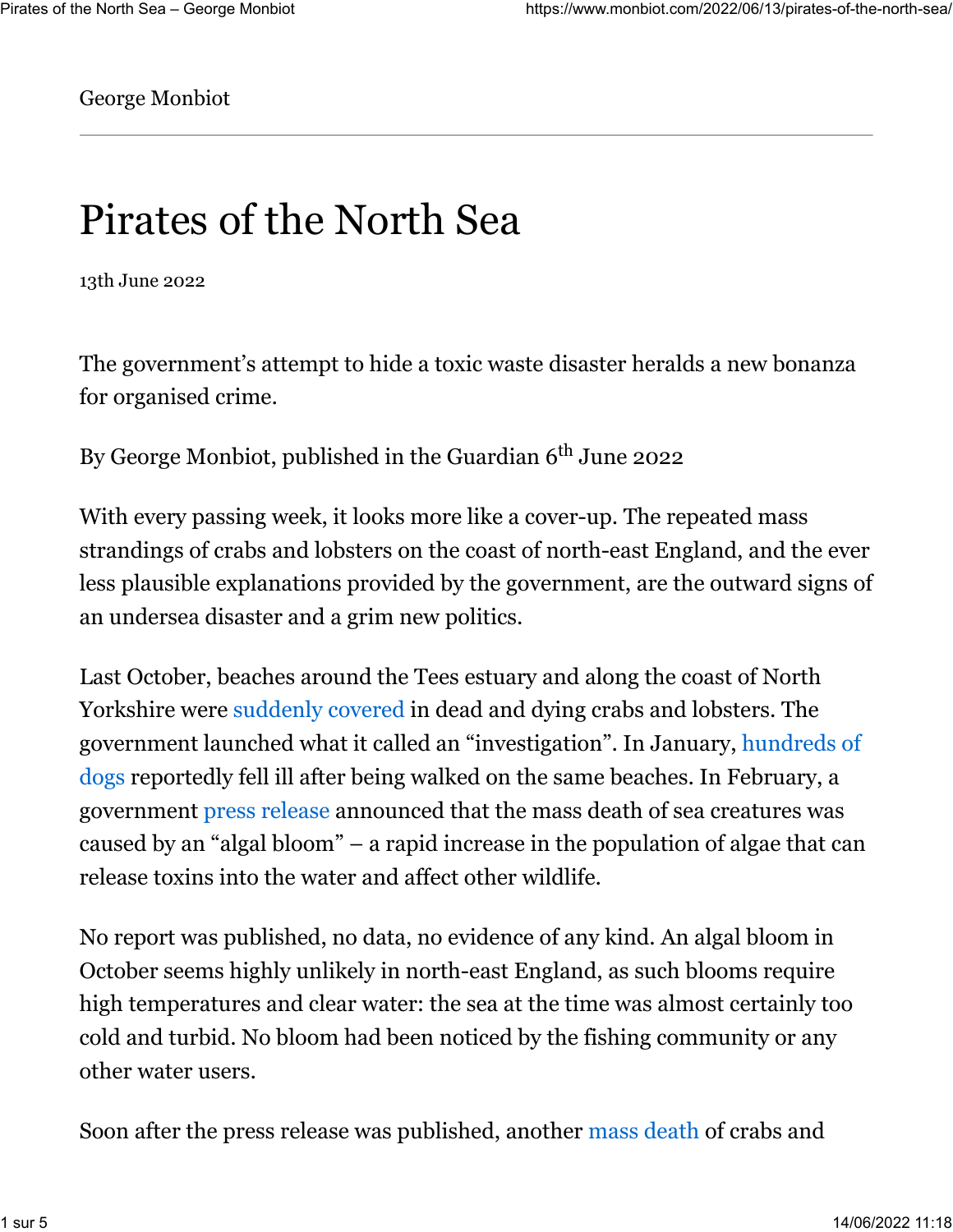lobsters was reported on the same coastline. While an algal bloom in October is implausible, an algal bloom in February is impossible. The government reopened its investigation, but promptly [shut it down](https://www.yorkshirepost.co.uk/news/people/yorkshire-mass-crab-and-lobster-deaths-government-close-investigation-for-second-time-after-healthy-specimens-reported-3630153) again, on the extraordinary grounds that a few healthy crabs and lobsters [had been caught.](https://www.gazettelive.co.uk/news/teesside-news/further-probe-crustacean-deaths-along-23545749) Nothing to see here.

Last month, there was [another mass stranding](https://www.gazettelive.co.uk/news/teesside-news/its-dead-zone-concerns-grow-23914713) of crabs and lobsters on the same beaches. Divers reported that the seabed immediately south of the River Tees was a "dead zone": even the seaweed was dying.

The government has still not published its evidence. When I asked, it refused to send it to me. It was unable to produce a convincing explanation for this refusal. So we have no means of determining whether its methodology was robust, whether its data gathering, management and analysis was sound, or whether its conclusions reflected its results. Transparency is a basic scientific principle: if it's not published, it's not science.

A coalition of local commercial fishers and anglers raised the money for an [independent investigation](https://www.whitbylobsterhatchery.co.uk/storage/pdf/NEFC-MASS-MORTALITY-REPORT-TDJ-(MARCH-2022).pdf) by the marine pollution consultant Tim Deere-Jones. He made a series of freedom of information requests, which revealed that the government's only evidence for an algal bloom consisted of satellite images. But such images, without corroboration by water sampling, can be misleading: [plumes of sediment](https://www.frontiersin.org/articles/10.3389/fmars.2020.00337/full) can give [similar results.](https://earthobservatory.nasa.gov/images/89154/algae-bloom-or-swirling-sediment) Astonishingly, although there is no evidence that it conducted such sampling, the government concluded not only that a bloom had occurred, but that it was caused by a particular, toxic species: *Karenia mikimotoi*. This is the stuff of science fiction. *Karenia* thrives in [temperatures between](https://link.springer.com/article/10.1007/s12601-016-0056-2) 20 and 24C. The average water temperature on this coast in October is 13C. There is no plausible mechanism by which a *Karenia* bloom could cause the mass death of lobsters and crabs without also killing large numbers of fish, sea urchins and many other species.

The freedom of information requests revealed something else: that the levels of a pollutant called pyridine in the north-eastern crabs the government tested were up to 74 times higher than those found in crabs caught in Cornwall.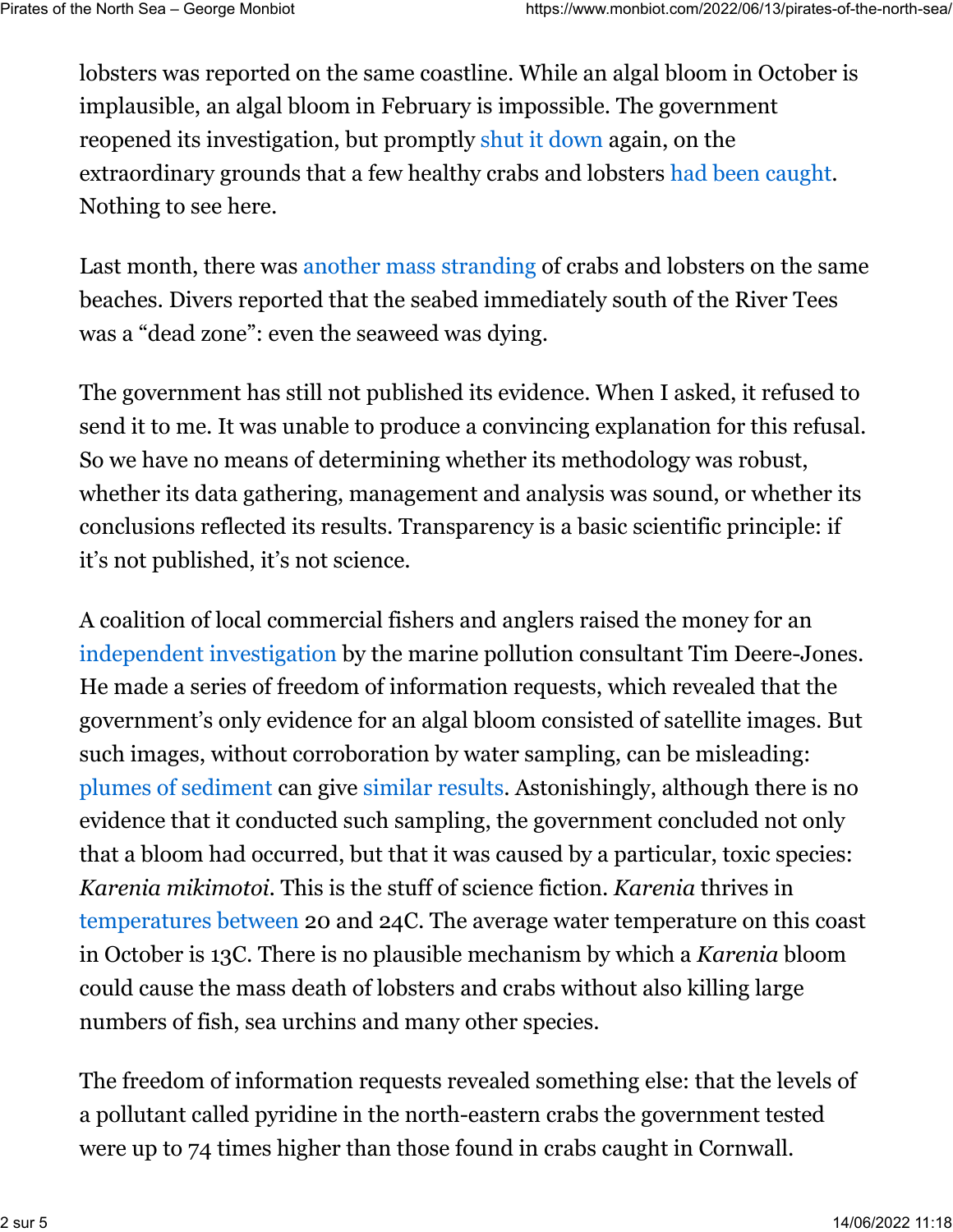Pyridine is highly toxic to aquatic life. Despite this finding, the government press release claimed it has "ruled out chemical pollution as a likely cause". It says that "[pyridine was not present](https://earthobservatory.nasa.gov/images/89154/algae-bloom-or-swirling-sediment) in water and surface sediment samples collected off the Tees". Until we see the evidence, we have no means of knowing when, where and how such samples were taken, or how were they assessed.

Pyridine is a waste product of heavy industry, and is also manufactured as a base for insecticides and marine biocides. Several of the industries once located on the Tees estuary are likely to have produced it. Deere-Jones found that there were very high levels of pyridine derivatives in sediments in the estuary. A dredger [started work](https://www.gazettelive.co.uk/news/teesside-news/dredging-taken-place-mouth-river-23365429) in the [mouth of the Tees](https://voyage.vesselfinder.com/fc1a3a2314b1fa47175d58b9d77165fe) at the end of September, deepening the channel. Deere-Jones's hypothesis is that the dredger inadvertently exposed contaminated mud. This was then [dumped](https://www.whitbyseaanglers.com/north-east-fishing-collective.html) at the legal disposal sites farther offshore. The currents flowing southwards, he believes, spread these sediments down the coast. As pyridine attaches itself to particles that fall to the seabed, and accumulates up the food chain, it is likely disproportionately to affect bottom-living scavengers such as lobsters and crabs.

The government's insistence that chemical pollution was not responsible might seem hard to understand. But consider this. In July, work begins on the [Teesside](https://teesvalley-ca.gov.uk/teesside-freeport/) [freeport](https://teesvalley-ca.gov.uk/teesside-freeport/), the biggest and most spectacular of the government's fabled "Brexit opportunities". The [project is being overseen](https://www.theguardian.com/business/2021/nov/13/low-taxes-and-levelling-up-the-great-freeport-experiment-comes-to-teesside) by the Conservatives' favourite mayor, Ben Houchen.

Constructing the Tees freeport will require a massive dredging operation. To enable ships to dock at the new South Bank Quay in the Tees estuary, a crucial component of the freeport, the channel needs to be [deepened](https://www.teesvalleymonitor.com/troubled-waters-the-forces-behind-the-death-of-the-tees) from 9m to 13m, and the "berth pocket", where the vessels moor, to almost 16m. This means excavating historic sediments that are likely to contain the chemical legacy of Teesside's old industries. Questions have been raised about whether these sediments have been [properly tested](https://www.teesvalleymonitor.com/troubled-waters-the-forces-behind-the-death-of-the-tees) before dredging begins. If they turn out to be highly contaminated, the expense of removing them safely could be prohibitive.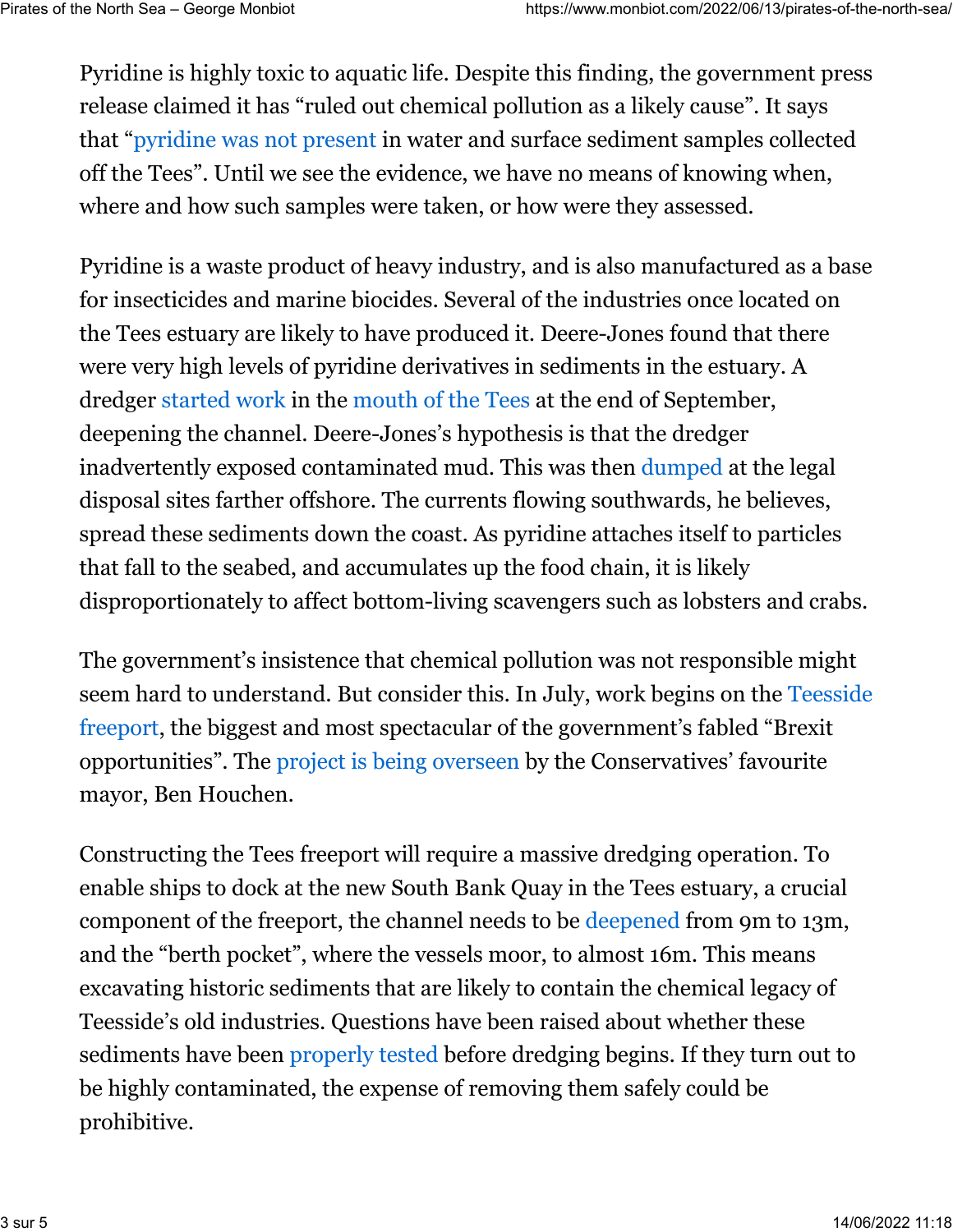Freeports have been [a magnet](https://www.europarl.europa.eu/cmsdata/155721/EPRS_STUD_627114_Money%20laundering-FINAL.pdf) for money-laundering, tax evasion, corruption, smuggling, counterfeiting, [drug trafficking](https://committees.parliament.uk/writtenevidence/5407/pdf/) and terrorist money flows. Just before the government launched its [consultation](https://www.gov.uk/government/consultations/freeports-consultation) proposing 10 freeports in the United Kingdom, Brussels announced that it was [clamping down](https://www.theguardian.com/world/2020/feb/10/eu-clamps-down-free-ports-zones-crime-terror-links) on freeports in the European Union. This helps the UK to consolidate its position as the world's financial entrepot for [organised crime,](https://www.theguardian.com/commentisfree/2021/dec/10/britain-global-corruption-liz-truss-democracy) now a major sector of our economy. In conjunction with the City of London, which acts as a global hub for tax havens, the flow of criminal money into our [property market](https://www.theguardian.com/uk-news/2015/jul/25/london-housing-market-launder-offshore-tax-havens) and the complete collapse of the [prevention of fraud](https://www.theguardian.com/commentisfree/2021/may/12/laws-protect-scams-enforcement-gutted) and the [regulation](https://www.theguardian.com/commentisfree/2021/nov/24/waste-dumping-uk-environment) of waste dumping (a traditional preserve of the mafia in poorly regulated economies), freeports may secure this country's place as the favoured destination of the rich and unscrupulous. That's what Brexit opportunity means.

It's possible to prevent some of the criminal uses of freeports if they are [tightly](https://static1.squarespace.com/static/5c12a68fc258b4c36480afb6/t/607944456e6a5f76de2d2d68/1618560088997/Briefing+Note_+Freeports+-+First+Port+of+Call+for+Financial+Crime.pdf) [regulated.](https://static1.squarespace.com/static/5c12a68fc258b4c36480afb6/t/607944456e6a5f76de2d2d68/1618560088997/Briefing+Note_+Freeports+-+First+Port+of+Call+for+Financial+Crime.pdf) However, the government has so far [failed to commit](https://committees.parliament.uk/writtenevidence/5407/pdf/) to the OECD's protocol for preventing illicit trade, and boasts of ["cutting red tape](https://assets.publishing.service.gov.uk/government/uploads/system/uploads/attachment_data/file/878352/Freeports_Consultation_Extension.pdf)" in developing the ports: in other words, dismantling regulations.

If Tim Deere-Jones's thesis is correct, marine ecosystems are already feeling the effects. The government could be obscuring the likely impacts of the freeport's construction before it has begun. Those dead crustaceans look to me like a tide of dirty money, washing up on our beaches.

www.monbiot.com

POSTED IN [ECONOMIC JUSTICE](https://www.monbiot.com/category/economic-justice/), [ENVIRONMENT AND THE NATURAL WORLD](https://www.monbiot.com/category/environment/)